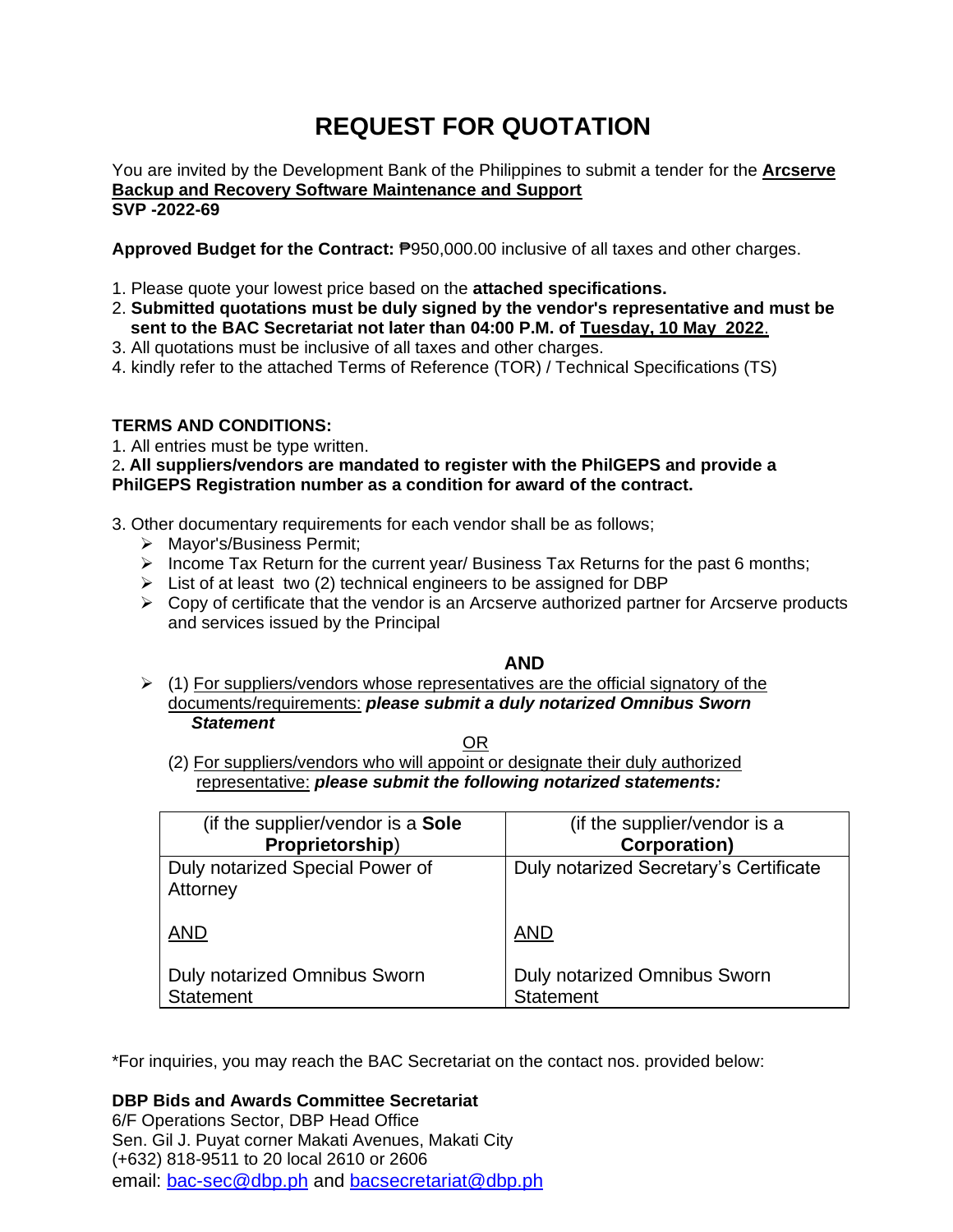#### Arcserve Backup and Recovery Software Maintenance and Support

#### **TECHNICAL SPECIFICATIONS**

#### **L. BACKGROUND**

The Arcserve Backup and Recovery is the backup software that automates backing up of data of the critical application systems of the Bank. It automates the daily schedule backup process using the ADIC Scalar i500 (hardware component). The software is also used to restore the database of the said systems at our Disaster Recovery (DR) Site.

### II. PERIOD COVERAGE

The software maintenance and support shall cover for one (1) year commencing upon receipt of the Notice to Proceed (NTP).

#### **III. VENDOR REQUIREMENTS**

- 1. BAC Documentary Requirements in compliance to the Government Procurement Law as per latest Revised Implementing Rules and Regulations (IRR) of Republic Act (RA) No. 9184 under Section 53.9:
	- a. Valid and Current PhilGEPS Registration/Certificate
	- b. 2022 Business or Mayor's Permit
	- c. Updated Income Tax Return (ITR)
	- d. Updated and Notarized Omnibus Sworn Statement
	- e. Updated and Notarized Secretary's Certificate
	- f. Updated Letter or Certificate that the vendor is an Arcserve authorized partner for Arcserve products and services issued by the Principal.
- 2. Vendor must open/maintain a Savings Deposit Account with DBP where payments shall be credited within fifteen (15) calendar days from issuance of Notice of Award (NOA).
- 3. Vendor must provide list of at least two (2) technical engineers to be assigned for DBP.
- 4. Vendor must issue the License Certificate for the duration of the period as provided under Section 2.

# IV. SOFTWARE MAINTENANCE AND SUPPORT INCLUSIONS

- 1-year support for any inquiries or problems concerning the software ٠
- . Notification on software updates and assistance on the installation.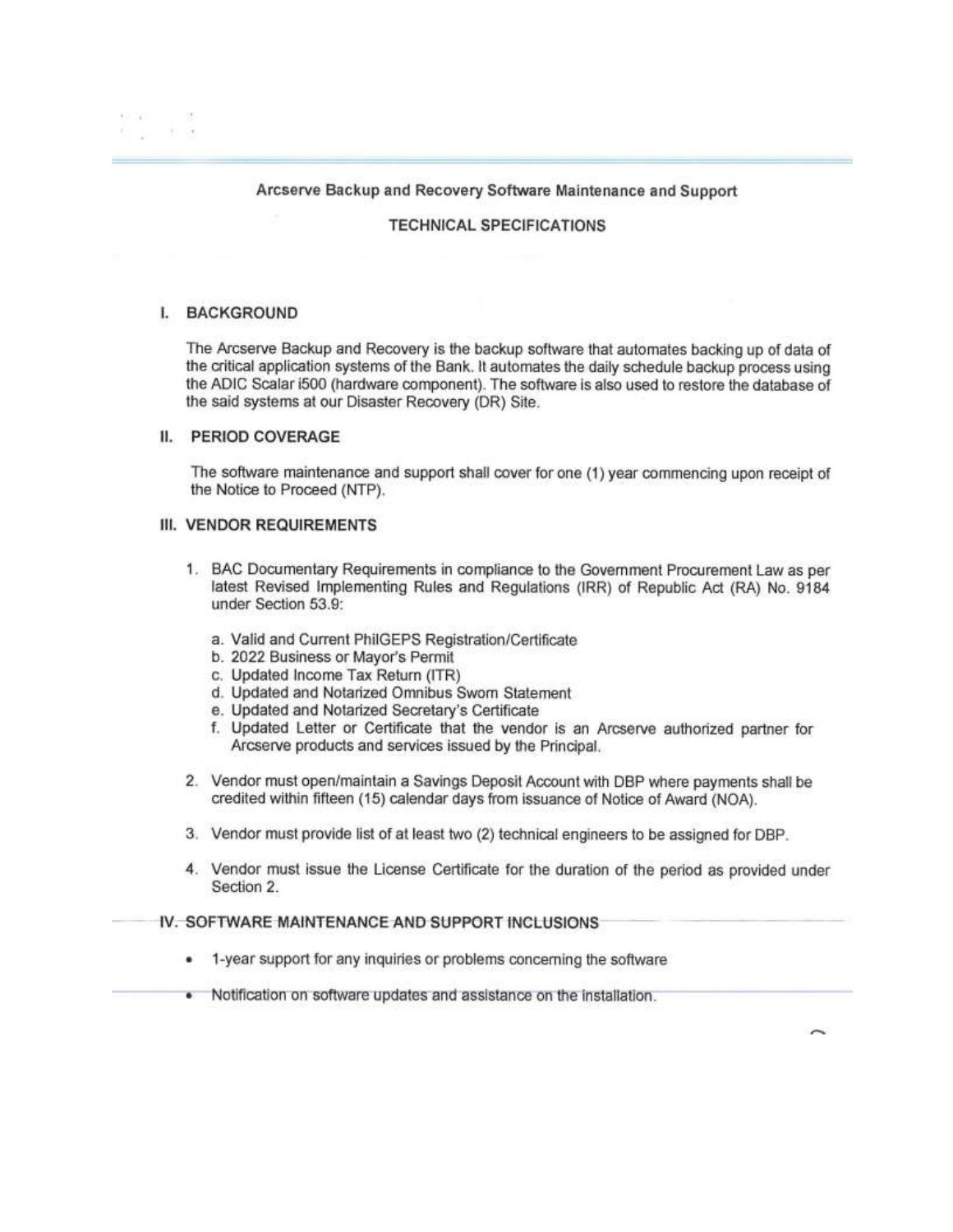- Availability:  $\bullet$ 
	- Mondays to Sundays
	- 24 x 7 technical support; Response time of 4 hours and resolution time within 24 hours.

#### V. APPROVED BUDGET

The Approved Budget for the Contract (ABC) is P950,000.00 VAT Inclusive.

#### **VI. PAYMENT**

DBP shall pay the corresponding contract price on a quarterly basis to the Vendor via credit to its deposit account within Fifteen (15) calendar days from receipt of the Vendor's Sales Invoice and submission of the documentary requirements as enumerated under this Technical Specifications, if any, subject to the usual government audit/accounting/procurement policies, provided the Vendor has generated a positive performance assessment to be conducted by DBP in accordance with established metrics.

# VII. PERFORMANCE BOND

The vendor is required to submit a performance security in any of the following forms and percentages:

| Form of Performance Security                                                                                                                                                                                                          | of<br>Minimum<br>$\frac{9}{6}$<br><b>Contract Price</b> |
|---------------------------------------------------------------------------------------------------------------------------------------------------------------------------------------------------------------------------------------|---------------------------------------------------------|
| Cash, cashier's/manager's check issued by a Universal or<br>Commercial Bank                                                                                                                                                           |                                                         |
| Bank draft/guarantee or irrevocable letter of credit issued by a<br>Universal or Commercial Bank; provided, however, that it shall be<br>confirmed or authenticated by a Universal or Commercial Bank, if<br>issued by a Foreign Bank | Five percent (5%)                                       |
| Surety Bond callable upon demand issued by a surety or insurance<br>company together with certificate issued by Insurance Commission<br>certifying the surety or insurance company is authorized to issue<br>such surety bond         | Thirty percent (30%)                                    |

The Performance Security shall be effective for one (1) year upon receipt of the Notice to Proceed (NTP). The said amount shall only be released after the issuance of the Certificate of Final Acceptance, provided that DBP has no claims filed against the supplier/vendor and that all the conditions imposed under the contract have been fully met.

In the event of any extension of the Agreement, the Performance Security shall be renewed accordingly, provided that the extension is mutually agreed upon by both Parties. The amount of the Warranty Security for the subsequent contract term/extension period shall be determined subject to the terms and conditions of the said extension.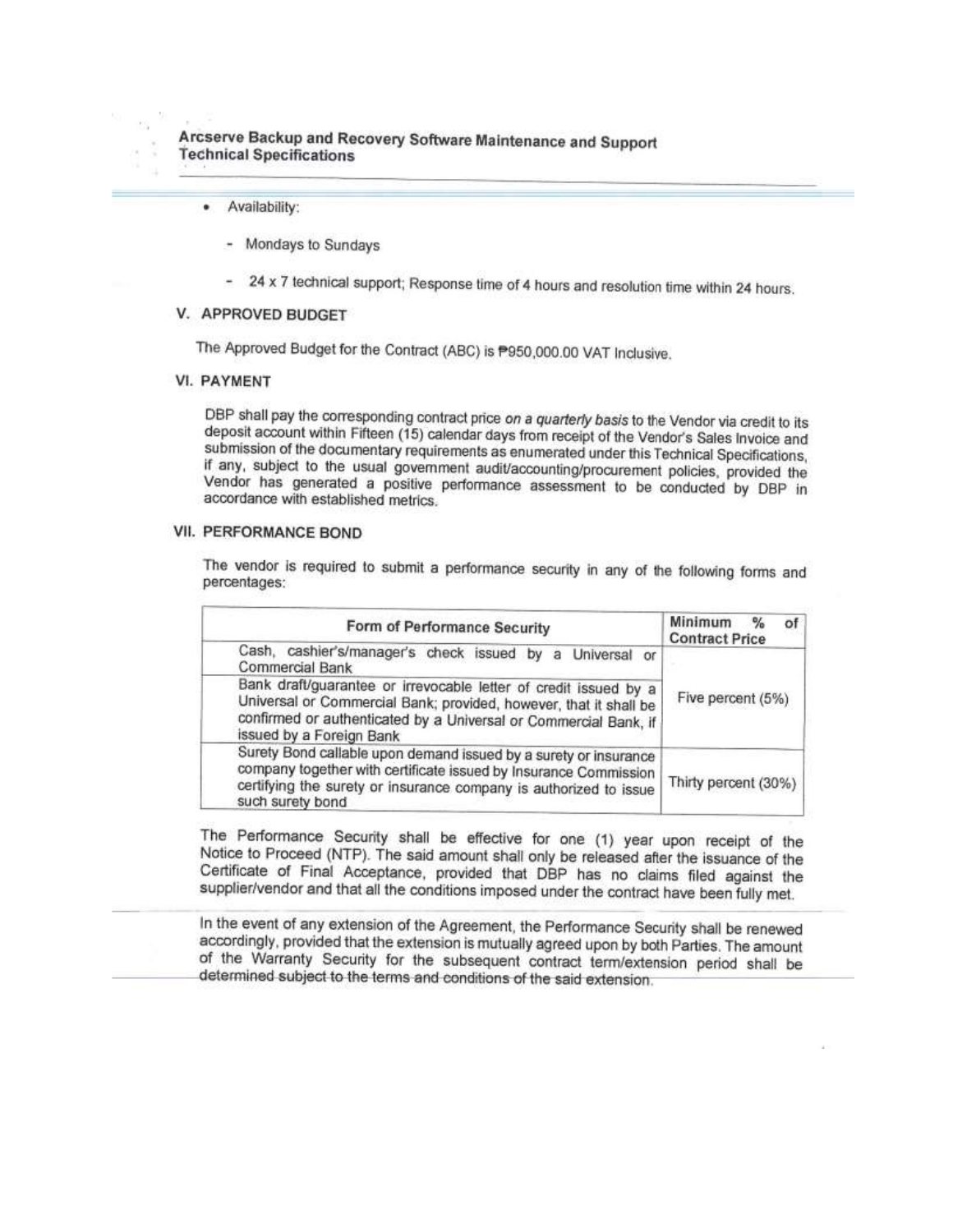# VIII. NON-DISCLOSURE CONDITION

The vendor shall strictly adhere to the confidentiality agreement with the Bank. Information about DBP and its operation in this document is considered proprietary and confidential and must be treated as such by the recipients of this Technical Specifications. In the same manner, the responses to the Technical Specification which shall be specified as confidential shall not be disclosed to any third party.

- 1. Each party agrees to hold and maintain confidential all materials and information which shall come into its possession or knowledge in connection with the project or its performance, and not to make use hereof other than for the purpose of this project.
- 2. After completion of the project, all materials, data, proprietary information and other related documents provided to the winning vendor and which are hereby deemed owned by DBP shall be returned to DBP.
- 3. The winning vendor undertake that it shall make appropriate instructions to its employees who need to have access to such information and materials to satisfy and comply with its confidential obligation as set forth in this Section.
- 4. This confidentiality obligation shall survive even after the termination of the contract.
- 5. The winning vendor shall, likewise, oblige the provider to be bound by this confidentiality contract.
- 6. The winning vendor's breach of this confidentiality provision shall entitle DBP to legal and other equitable remedies including but not limited to the immediate cancellation of the contract and shall entitle DBP for claim for damages and injunctive relief under the circumstances. DBP may also elect to terminate further access by the winning bidder to any data and information.
- 7. A Non-Disclosure Agreement between DBP and the winning vendor will form part of the contract that outlines confidential material, knowledge, or information that both parties wish to share with one another for certain purposes but wish to restrict access for or by third parties.

#### IX. **Liquidated Damages**

If the Vendor fails to satisfactorily perform the services within the period(s) specified in the Agreement inclusive of duly granted time extensions if any, DBP shall, without prejudice to its other remedies under the Agreement and under applicable laws, deduct from the Contract Price, as liquidated damages, the applicable rate of 1/10 of 1% of the cost of the unperformed portion for every day of delay until actual delivery or performance.

The maximum deduction shall be 10% of the amount of Agreement. Once the maximum amount of liquidated damages reaches ten percent (10%), DBP may rescind or terminate the Agreement, without prejudice to other courses of action and remedies open to it.